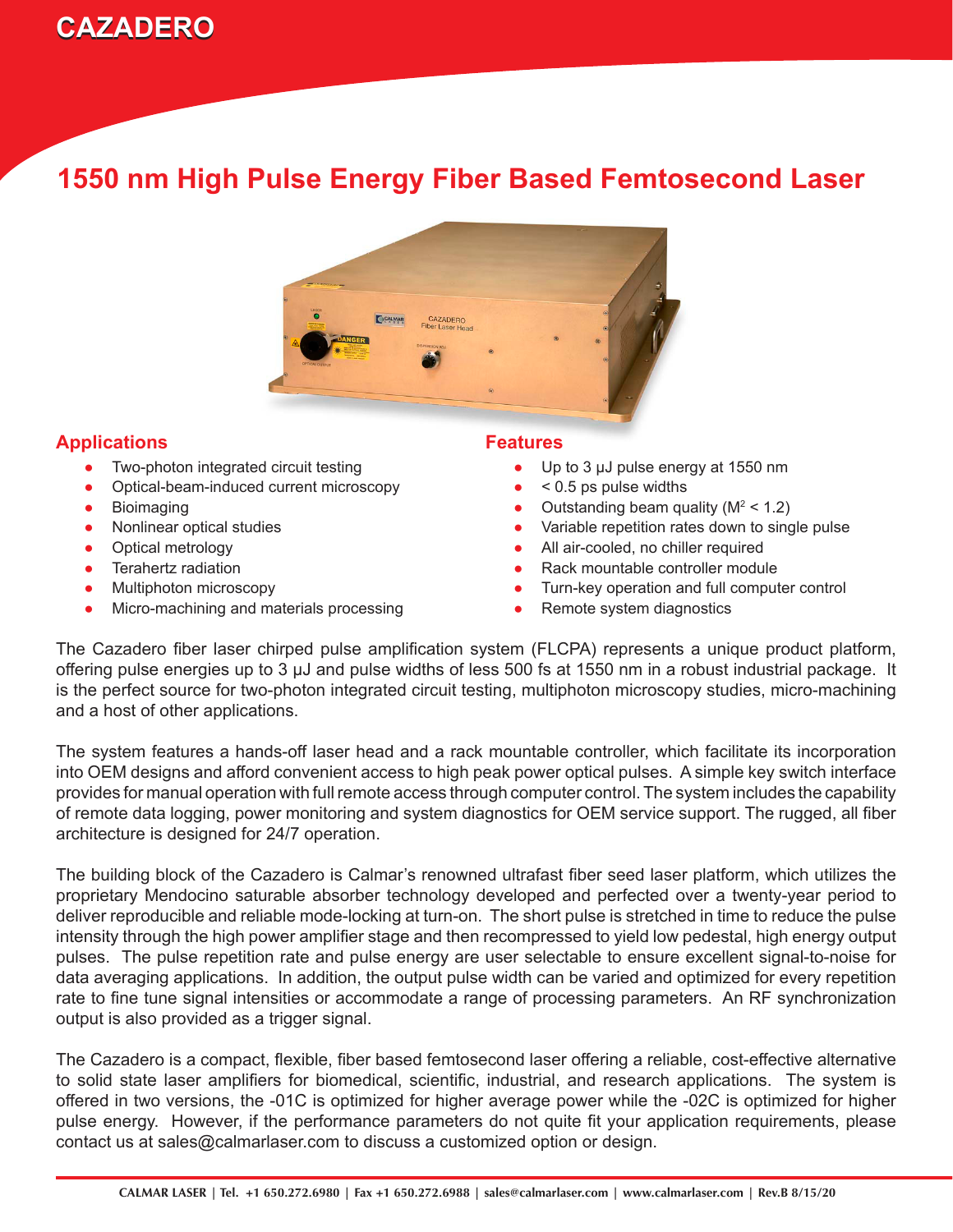## **Technical Specifications<sup>1</sup>**

| <b>Model Number</b>                                | FLCPA-01C                                              | FLCPA-02C             |
|----------------------------------------------------|--------------------------------------------------------|-----------------------|
| <b>OPTICAL</b>                                     |                                                        |                       |
| Center Wavelength (nm)                             | $1550 \pm 4$                                           |                       |
| Pulse Width <sup>2</sup> (ps)                      | < 0.5                                                  |                       |
| Average Power (W)                                  | up to 3                                                | up to 2               |
| Repetition Rate <sup>3</sup> (MHz)                 | Switchable between 0.67, 1, 2, 4, 6 and 12.5           |                       |
| Maximum Pulse Energy <sup>4</sup> (µJ)             | up to 1.5 $\mu$ J @ 2 MHz                              | up to 3 µJ @ 0.67 MHz |
| Spectrum Width (FWHM, nm)                          | 10 (typical)                                           |                       |
| Power Stability over 8 hours <sup>5</sup> (%, RMS) | < 1.0                                                  |                       |
| Beam Quality, M <sup>2</sup>                       | < 1.2                                                  |                       |
| Beam Diameter at Exit (mm)                         | $3.0 \pm 0.3$                                          |                       |
| Polarization Extinction Ratio (dB)                 | > 20                                                   |                       |
| Output/Termination                                 | Free space, collimated                                 |                       |
| <b>ELECTRICAL</b>                                  |                                                        |                       |
| Electrical Synchronization (V)                     | <b>LVCMOS</b> format                                   |                       |
| <b>Supply Voltage</b>                              | 85 - 264 VAC at 47 - 63 Hz, autoranging                |                       |
| Power Consumption (W)                              | < 300 (150 typical)                                    |                       |
| <b>MECHANICAL</b>                                  |                                                        |                       |
| Operating Temperature (°C)                         | $18 - 30$                                              |                       |
| Storage Temperature (°C)                           | $0 - 50$                                               |                       |
| Connection between Controller and Head             | $\sim$ 2 m electrical cables                           |                       |
| Laser Head Dimensions (cm)                         | 47.8(W) x 76.2(D) x 14.4(H)                            |                       |
| Laser Controller Dimensions (cm)                   | 48.2(W) x 54.2(D) x 18.7(H); 19 inch 4U rack mountable |                       |
| Laser Head Weight (kg)                             | 27.3                                                   |                       |
| Laser Controller Weight (kg)                       | 13.6                                                   |                       |
| Cooling                                            | Air-cooled with low noise fan                          |                       |
| Warm-up time (min)                                 | 30 (typical)                                           |                       |
| <b>I/O CONTROL</b>                                 |                                                        |                       |
| <b>Communication Interface</b>                     | RS-232 Serial Port                                     |                       |
| <b>Front Panel Control Interface</b>               | Power Switch, Laser Key Switch, Emergency Stop Button  |                       |

1. Due to our continuous improvement philosophy, all product specifications are subject to change without prior notice. Please contact sales@calmarlaser.com for customized specifications.

2. A sech<sup>2</sup> pulse shape (deconvolution factor of 0.65) is used to determine the pulse width from the second harmonic autocorrelation trace.

3. Programmable range 0.1 MHz to 12.5 MHz. For other repetition rates, please contact sales@calmarlaser.com.

4. The pulse energy will vary according to the repitition rate, up to the maximum average power.

5. Requires an ambient temperature control of  $\pm$  0.5°C, after a 45 minute warm up.